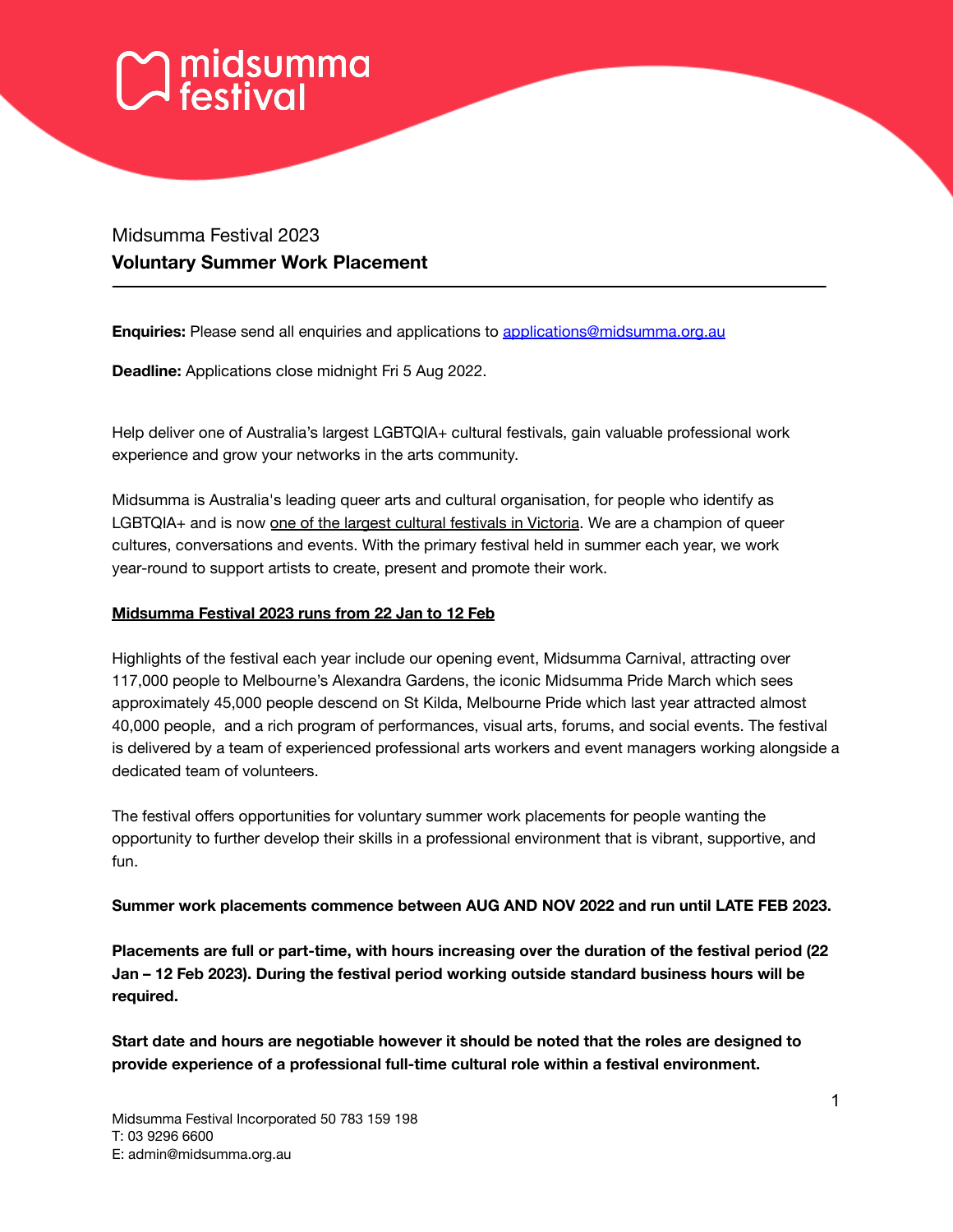

Midsumma Festival 2023 Summer Work Placement

The positions are short-term non-paid work placements open to students and non-students in the areas of Programming and Event Management, Arts Administration/Management, Marketing and Publicity and Production. **A \$500 honorarium will be paid to successful applicants. YOU CAN APPLY FOR ONE THAN ONE POSITION.**

**Positions Available -** Midsumma Festival is seeking applications for the following positions:

### **1. MARKETING AND COMMUNICATIONS**

*Reports to Manager of Marketing & Communications*

*This role will gain experience in:*

- **CONTENT & SOCIAL MEDIA**: curating and creating content for Midsumma eNews, website and social media. This is a great opportunity for anyone who is interested in developing their digital communication skills, growing online communities and understanding online analytics. **Starting Aug-Sept.**
- **MARKETING & PR:** champion event cross-promotion in the lead-up to and during the festival as well as assisting with media and other PR operations. **Starting Aug-Sept.**
- **DESIGN:** deliver creative assets for the festival. Design and create digital and print assets alongside the Marketing Manager. **Starting Aug-Sept.**
- **SIGNAGE**: assist with all signage procurement and placement over the festivals three major events. You will love spreadsheets! This role offers the opportunity to manage signage volunteers at major events.
- **A combination of the above** specific specialty areas may be negotiated for students wishing a more generalist marketing and communications experience.

### **2. PROGRAMMING AND EVENT MANAGEMENT**

*Reports to Program Manager*

*This role will gain experience in:*

- **Major Events Coordination:** assists with communicating, contracting and coordinating artists for Midsumma's two large-scale outdoor signature events, Midsumma Carnival and Midsumma Pride March.
- **Festival Event Coordination**: assists with supporting the coordination of a selection of festival events that are supported/produced by Midsumma.
- **Programming**: understand and assist with the programming process across a multi-event, large scale festival
- Administration: understand the variety of administrative processes that support the overall programming strategies of the organisation